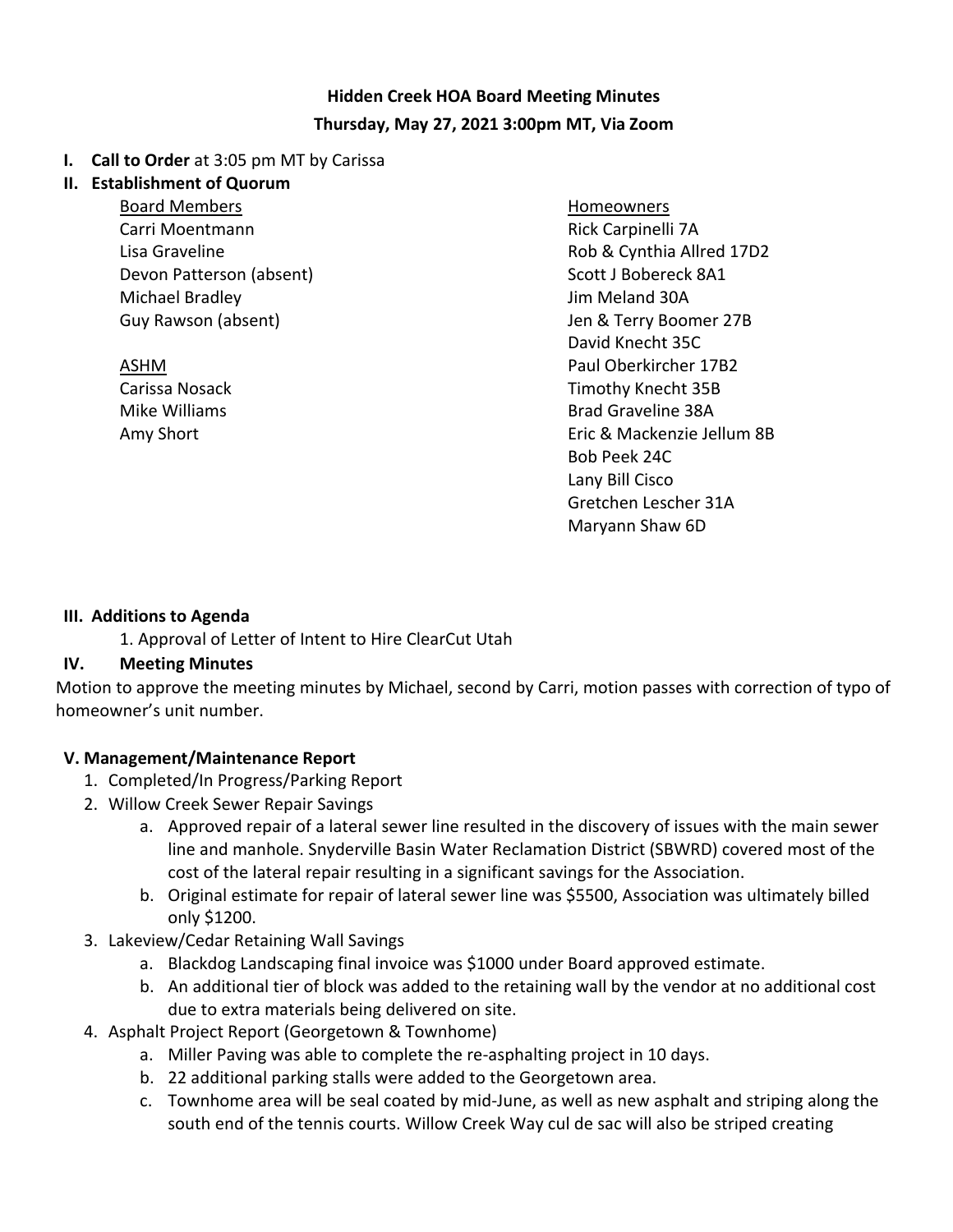additional parking.

- d. Thank you to all the homeowners who complied and parked off property. Because of you, the project was completed quickly and smoothly.
- 5. Owner Registration Forms
	- a. 21 Homeowner registration forms still need to be submitted.
	- b. New Parking Placards will be distributed in the next couple of weeks.
	- c. Please remove any old stickers from your car windows.
	- d. Please return your old parking placards. We plan to recycle them.
- 6. Updated Parking Rules and Regulations
	- a. This next year will be a trial year as the Board and ASHM implement new parking rules and regulations. The Board will be putting together a Resolution in the next few weeks.
	- b. Thank you to the Landscape Committee for their time and effort in helping to create additional parking.

### **VI. Finance Report**

- 1. March/April Financial Report
	- a. Carissa provided the detailed financial report for March and April.
	- b. As of May 25<sup>th</sup>, there are only three homeowners who have not paid their Special Assessment.

### **VII. Governance**

- 1. Ratify Email Actions
	- a. Inspections of Personal Decks (4/25): Motion unanimously approved requiring all homeowners with personal decks to have their decks inspected by J2, as the HOA's quality assurance firm, for a fixed fee, to make sure decks are structurally sound and in compliance with the new enclosure requirements regarding connections to the existing building structure.
	- b. Waive Late Fees (5/6): Motion unanimously approved waiving late fees of homeowners who have paid in full their final Special Assessment payment when due. Additionally, Board agreed to credit the accounts of any homeowner assessed late fees over the past three months if their Special Assessment was paid in full by the May deadline.
	- c. Miller Asphalt Change Order (5/11): Motion unanimously approved a change order with Miller Asphalt to add scope to the contracted asphalting in the Georgetown area. The added scope was expected to provide approximately 16 additional parking spaces (ended up with 22 extra). The added parking will also provide an opportunity for solutions to better manage homeowners' oversize vehicles, vacation parking and to look at revenue options for those interested in unique parking accommodations while reducing ASHM's daily overhead. The additional asphalt will also prevent further erosion by creek, eliminate mud, and improve upon the unsightly aesthetics of the area designated by TCFC for Hidden Creek's overflow snow removal. The change order also included Asphalt QC testing for assurance that the material meets the needed specification to maximize the longevity of the investment.
	- d. Collection Policy Resolution (5/11): Motion unanimously approved a resolution provided by Miller Harrison in connection with the collection efforts for the Association. The policy set forth in the resolution is the standard operating procedure for their HOA collections. By approving this resolution, the proper internal policy will be in place for ASHM to follow.
	- e. Gas Line Remodel/Alteration Deposit Schedule and New Standard (5/12): Motions unanimously approved as follows:
		- (i) To add "Gas Line" to the ARC Remodel/Alteration Application, the Deposit Schedule,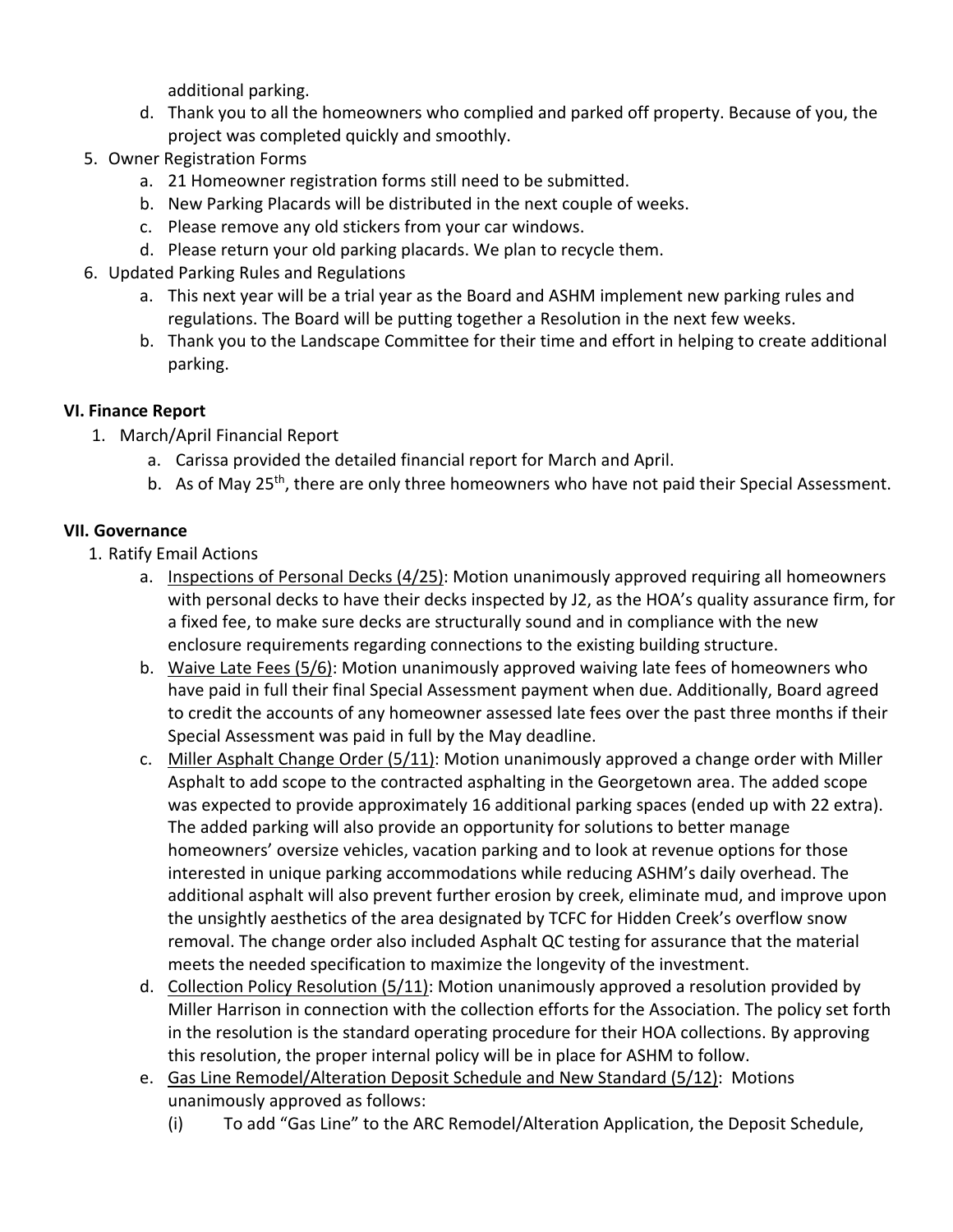specifically listed under "Exteriors", a fee of \$50 and Deposit of \$250.

- (ii) To amend the Hidden Creek Homeowner's Association Rules & Regulations, Remodel/Alteration Procedures & Standards, listing Exterior Gas Line (homeowner's expense) as the XIV (14) Standard. The Exterior Gas Line Standard will read: Exterior Gas Line to be installed by licensed professional. The line will run from outdoor meter to new appliance with least amount of visual/building impact. Damage to building and/or landscape will be homeowner's responsibility. Exterior line will be painted Standard building color.
- f. Cedar Lane Sewer Repair (5/15): Motion unanimously approved to hire Daley Excavators to remove an inoperable water meter; and replace and relocate a broken water valve from the current street location prior to re-asphalting Cedar Lane.
- g. Approval of Letter of Intent to hire ClearCut (5/26): Motion unanimously approved a letter of intent to hire ClearCut Utah as the contractor for buildings 17 and 38 in the summer of 2021 as the beta project for the community with the intent to proceed forward with an additional twoyear plan to complete community wide maintenance on all 38 buildings. The intent of the motion is to formalize the scope of work and terms in an AIA contract prepared by J2 and finalized by respective legal teams.

Motion to approve email actions of the Board outlined above (a-g) by Carri, second by Michael, motion passes.

h. May ARC Applications (5/19)

i. Rawson Unit 4D approved, Guy abstained

Project Description: Replace Tub, Shower, Sink Toilet and Master Bath Flooring Conditions to be satisfied:

-License needed from plumber who will (potentially) be installing tub

-Mike W inspects and takes pictures of current bath area and master flooring before work begins -All Standards to be followed-no storage of building/construction materials outside of the unit -Permit as required by Summit County

ii. Carpinelli Unit 7A approved Project Description: Air Conditioning Installation Conditions to be satisfied: -Option 2 condenser placement (west side of unit location) -No pony wall needed in front of condenser -One wall penetration allowed -If landscape is disturbed (stones, grass, black plastic edging) it will need to be put back to its original condition -Mike W will inspect and take photos of current landscape area before work begins -All Standards to be followed -Permit as required by Summit County

iii. Carpinelli Unit 7A approved

Project Description: Flat Roof Membrane, Deck Repair, New Handrail Conditions to be satisfied:

- Need contractor's license.

-COI needs Rick Carpinelli named as insured (bottom left of COI, under "Certificate Holder") - Homeowner to be provided with recommended product and application guidelines presented to the HOA the night of the ARC meeting by J2. Given this timeline, ARC would like homeowner to discuss with their contractor the pedestrian membrane product J2 is recommending as the standard for use on personal decks with pedestrian membranes. Board should know if comparable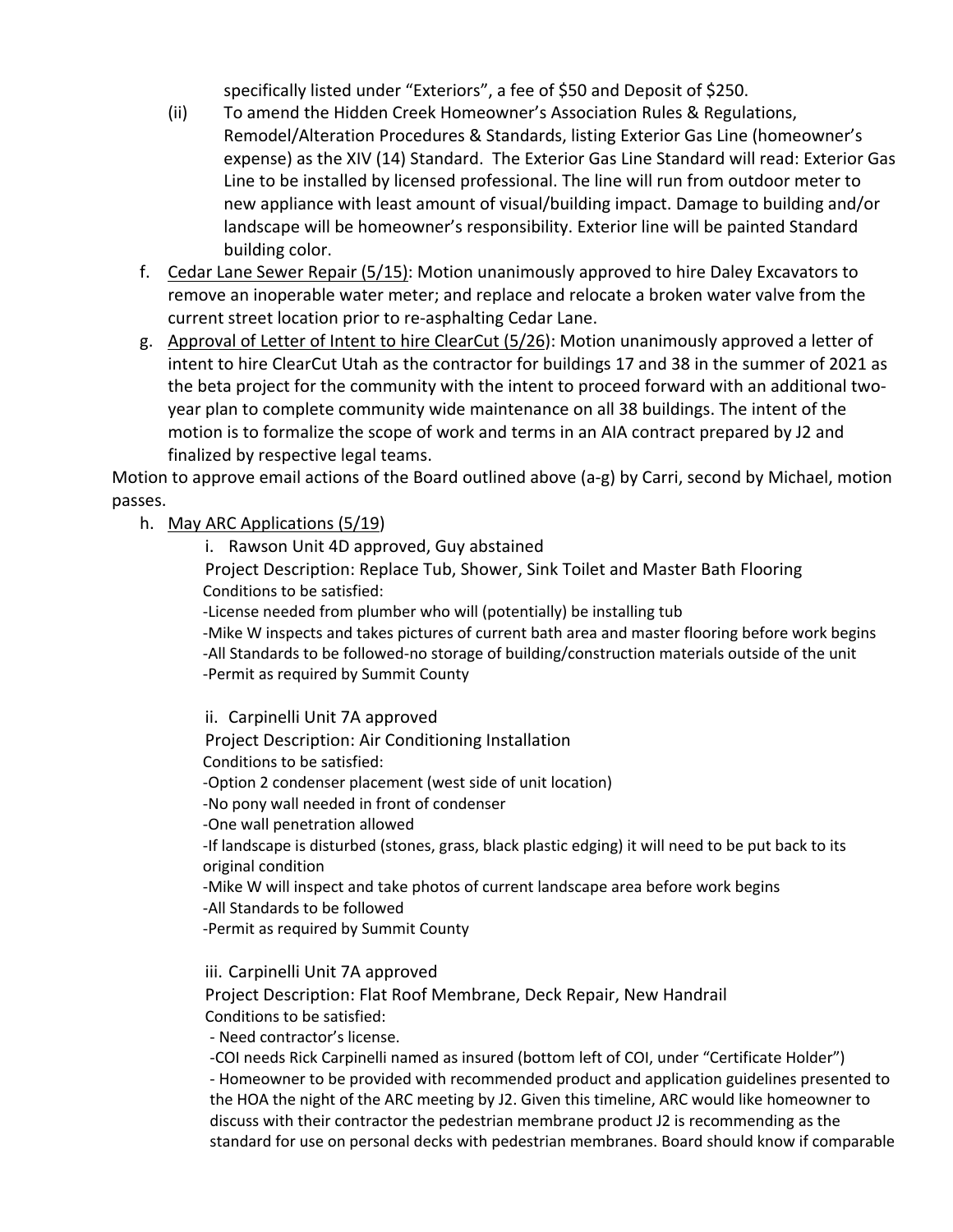product is being used even though the standard proposed by J2 has not been formally adopted, ARC recommends

-Repair of current solid privacy wall (east side of deck between 7B) ok

-Repair of west side solid rail/wall ok. However, if scope of work goes beyond repair and it's found that this rail/wall will need to be demolished and rebuilt, the current Standard will need to be followed - (hand rail: 3" x 8" redwood lumber; railing slats: 2" x 2" at 6" o.c. in redwood lumber) - ASHM to be provided with a signed liability waiver between owner and crane operator before any work begins.

• Owner is responsible for any damage caused by the crane needed to move the spa during the project

• All Deck Standards to be followed, including stain for deck and rails: Sherwin Williams SuperDeck Solid Stain in Java

-Permit as required by Summit County

- A copy of engineering plans MUST be provided to ASHM.

#### iv. Oberkircher Unit 17B2 not approved

Project Description: Install Deck and New Patio Slider

4 out of 5 Board members did not approve this application, the  $5<sup>th</sup>$  member was not able to respond but ratified email action. Concerns for the below neighbor's light and view shed as well as impacts to property value were the determining factor.

v. Broadbent Unit 20A approved

Project Description: Deck expansion

Conditions to be satisfied:

-Expand existing deck (10' x 11'8") eight feet to (10' x 19'8"). Expansion should end before the vent located to the left of the existing deck.

-No "Y" support braces. The ARC would like to see the expanded deck supports match the existing deck supports and mirror the neighbor's deck supports as close as possible. Meaning, the new header and foot supports are spaced and braced as symmetrically as possible to 20B's deck. The recommendation to approve the homeowner's expansion request beyond the dimensions of the Deck Standard was based on the improved design aesthetic of Building 20.

-Owner is responsible to repair all impacted irrigation and grass below deck

-All additional Deck Standards to be followed

-Permit as required by Summit County

- A copy of engineering plans MUST be provided to ASHM. Owner has HOA permission to use J2 for engineering.

#### vi. Piercey Unit 26C approved

Project Description : Renovating Jack/Jill Second Story Bathroom to Two Independent Bathrooms (adding a new sink, toilet and shower/drain), Adding Closet, Converting Wood Burning Fireplace to Gas Insert,

Exterior Gas Line

Conditions to be satisfied:

-Gas line needs to be added to current application

-A deposit for the new gas line will not be collected since there is currently no gas line item in the deposit schedule

-New sink, toilet and shower/drain must tap into existing sewer stack in unit

-Both second story bathrooms need to be vented outside of building, with cage around vents and painted building color, or properly vented through roof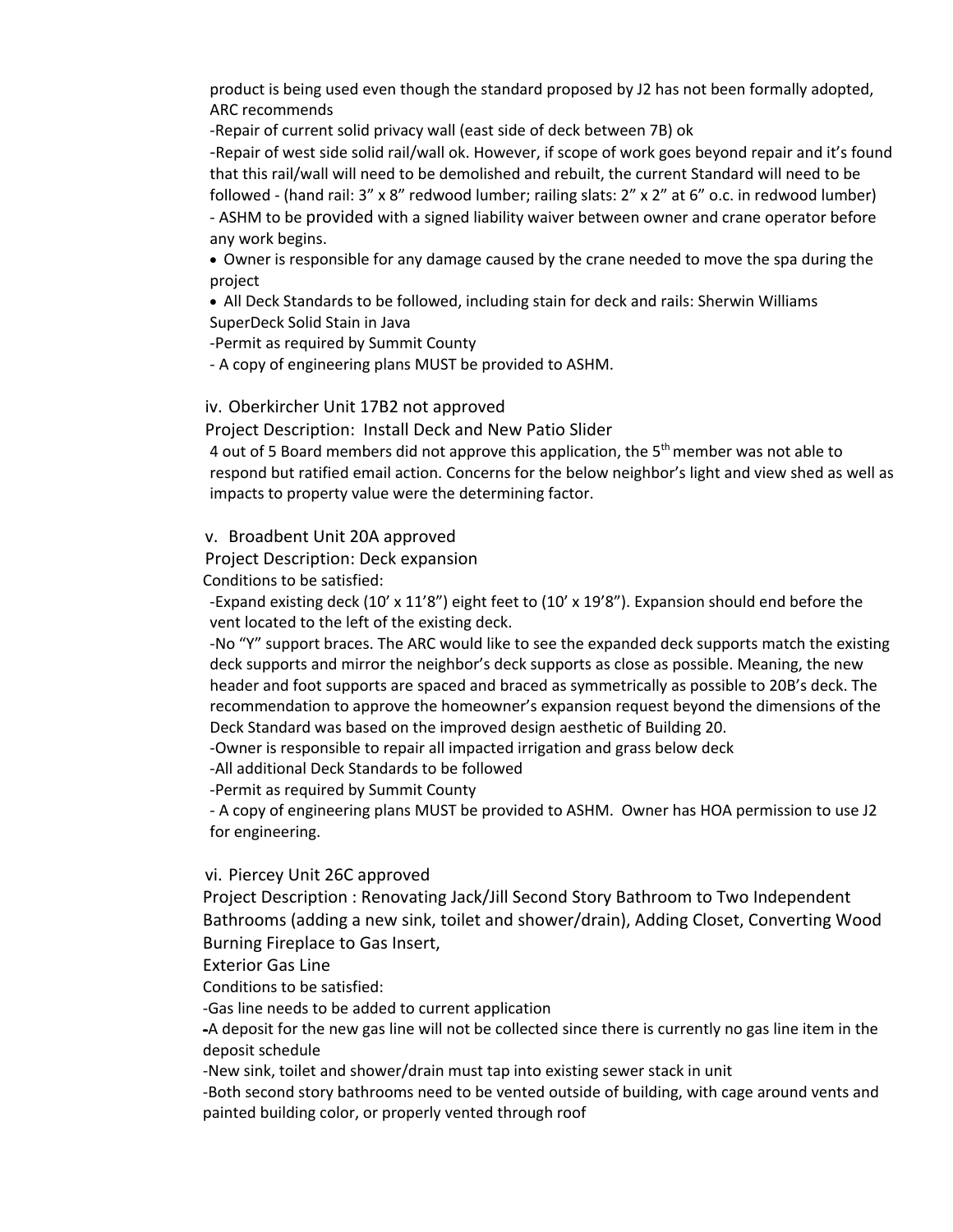-Gas line to run from meter to new fireplace insert with least amount of visual/building impact, as drawn and submitted on exterior photo of application -All Standards to be followed -Pemit as required by Summit County

vii.Wilson Unit 27C approved

Project Description: Amendment to Existing Remodel Application Board Approved (on File with extension)-Move Washer/Dryer back to Original Location Utilizing Existing Plumbing and Venting; New Application - New Windows, Patio Sliding Door Conditions to be satisfied:

-All Standards to be followed

-Permit as required by Summit County

viii.Graveline Unit 38A approved, Lisa abstained

Project Descriptions: Add \*Window in Attic, Add Three \*Skylights in Attic Conditions to be satisfied:

- Window Standard to be followed

- Permit as required by Summit County

Window will measure 3'1/2" x 3'1/2" double hung egress safety glass window, which will open from top to bottom. Nail Finn is 1 1/2" wide, and nail holes every 3". Engineer will provide LVL 7" header.

1-45" and 2-38" Velux deck-mounted skylights. Models VSE (electric), VSS (solar) or VS (manual) are the choices to pick from. Homeowner has not chosen which model to date. Electric exists in the attic space.

\*Homeowner will coordinate window and skylight installation with roofing and cladding project simultaneously.

Motion to approve all the May ARC Applications email motions by Carri, second by Michael, motion passes.

2. Miller Harrison Legal Invoice

a. Invoice Breakdown for 2020 and 2021 legal fees. Reinvestment Fee, Government Document Rewrite (flat rate), Special Assessment Guidance, Heat Tape Agreements, Sewer & Utility Line Guidance, ARC Process and Guidelines/Application Form, County Planning and Zoning Monitoring, Homeowner Litigation, Maintenance Guidance.

Motion to approve payment of the invoice by Carri, second by Lisa, motion passes.

- 3. Clubhouse/Sauna Opening
	- a. Pool is set to open May 28<sup>th.</sup> Pre-pandemic cleaning schedule will be implemented. Please follow all pool rules and regulations.
- 4. Rewrite Committee Report
	- a. Received a first draft. Committee and the Board are reviewing.
	- b. Committee will meet June  $1<sup>st</sup>$  to review all comments.
- 5. ARC Committee Report
	- a. May's new application deadline has come and gone.
	- b. Scheduling conflict for June  $1<sup>st</sup>$  with the Rewrite committee. Meeting will be moved to June 2<sup>nd</sup> at 6:30pm.
- 6. Finance Committee Report
	- a. They have reached out to 3 different banks to look into a loan options for the building envelope project.
	- b. Carissa will work with the Finance Committee, looking at the annual operating budgets to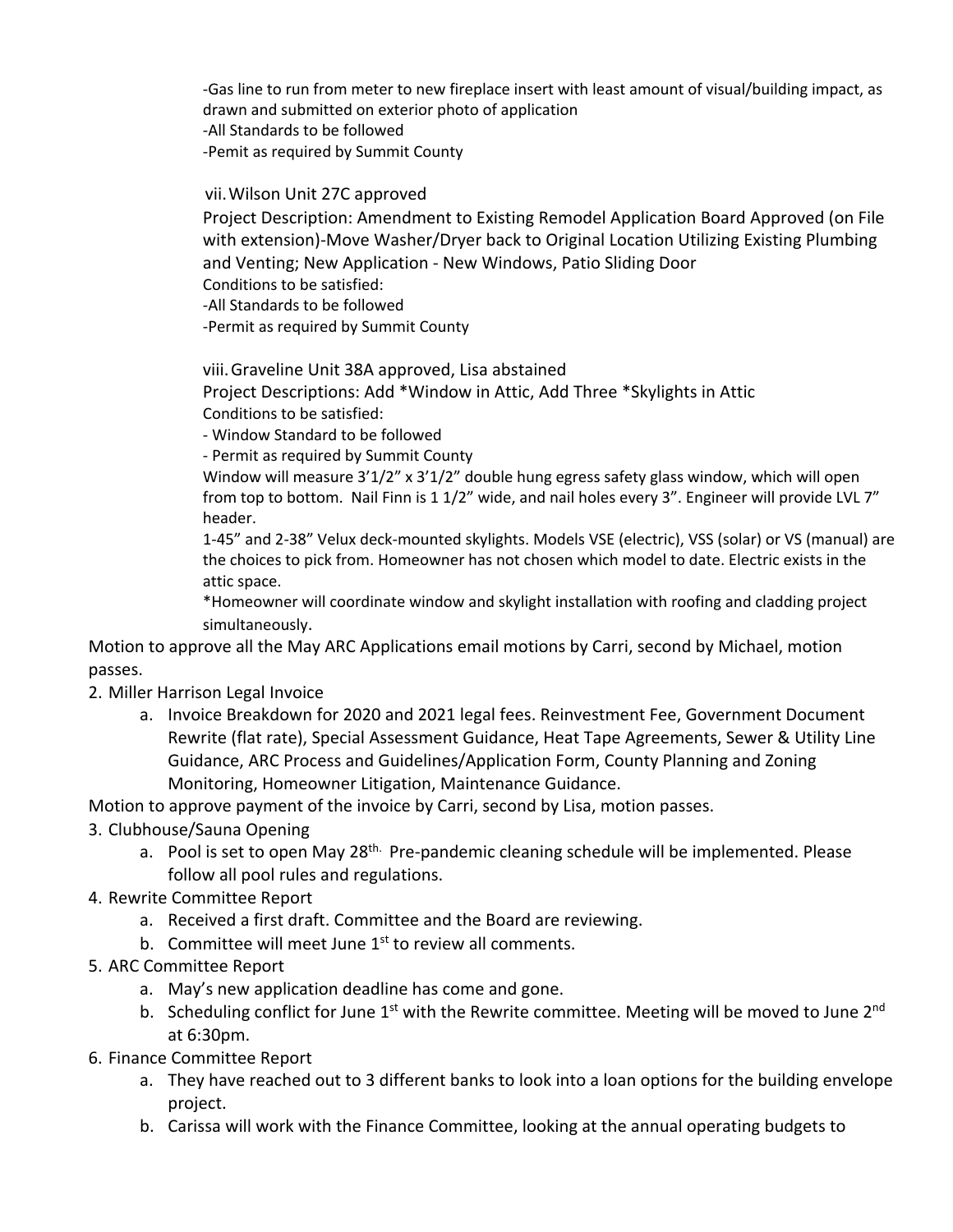determine where funds can be reallocated.

- c. The goal of the Board is to involve the Finance Committee when determining next year's (as well as future years) budget.
- d. Still seeking volunteers with accounting/finance background to be on the Finance Committee.

# 7. Landscape Committee Report

- a. Looking at how we can add more parking spaces on property, maximizing our footprint.
- b. Add signage throughout property for emergency services, easier package delivery and beautification
- c. Working with the US Postal Service to register Hidden Creek street names, making it easier for people, ride share companies and delivery services to find community streets on Google Maps.
- d. Looking at fiscal constraints, and construction in the future-what comes first.
- e. Looking into beautifying the community while being fiscally responsible.
- 8. J2 Design and Bid Update
	- a. Received the Personal Deck report from J2. Owners who have personal decks will be assessed \$250 on their portal for the cost of the inspection.
	- b. Homeowners in buildings 17 and 38 will receive letters of the project description and information as it becomes available.
- 9. Summit County Council Report
	- a. Homeowner Brad Graveline reported that the Council did not vote on the NMU-1 amendment, and thinks it might be a done deal. He stated that it doesn't mean something horrible is going to be built next to us. They want density around us meaning mixed use buildings He stated that at this point all we can do is remain vigilant to future developments.

## **VIII. Owner's Comments**

- 1. *Property looks great with the new pavement. Why are the trees dying?* Arborist has stated some pine and aspen trees on property are diseased. Aspens do not have longevity, and became fragile after our 2-year water ban a few years ago. A few pine trees have been diseased by bug infestation.
- 2. *The new tandem spots, how do they work?* The Board is working through a few scenarios and will present to homeowners in the very new future.
- 3. *How many spots are we short in Georgetown even with the new 22 stalls?* We are still short about another 20 stalls. We have tried to maximize stalls with the laying of additional asphalt and creative striping.
- 4. *Is gutter cleaning part of general maintenance?* Yes. The asphalt project pushed us behind for the spring clean-up. It is on our schedule to complete.
- 5. Why do we not have assigned parking for one stall and then the second would be first come first serve? We have very vast needs, and we do not have enough stalls for what the community needs. It would cost the HOA additional monies, from signage to administrative costs.
- 6. *What do we do if we are traveling?* The 72-parking rule is not realistic. The Board is working to refine this policy, making this next year our trial year implementing new parking rules and regulations. Until the resolution is out we are putting a hold on the 72-hour rule.
- 7. *Is there a plan for the 2 exposed dumpsters on Cedar Lane?* Yes, we are currently in the process of getting bids. The trash and recycling dumpsters will be enclosed similarly to the double enclosure on Ambush.

# **IX. Hidden Creek Meetings**

- 1. June 17, 2021 3:00pm, MST
- 2. Regular Meeting Schedule: Third Thursday of month at 3:00pm, MST